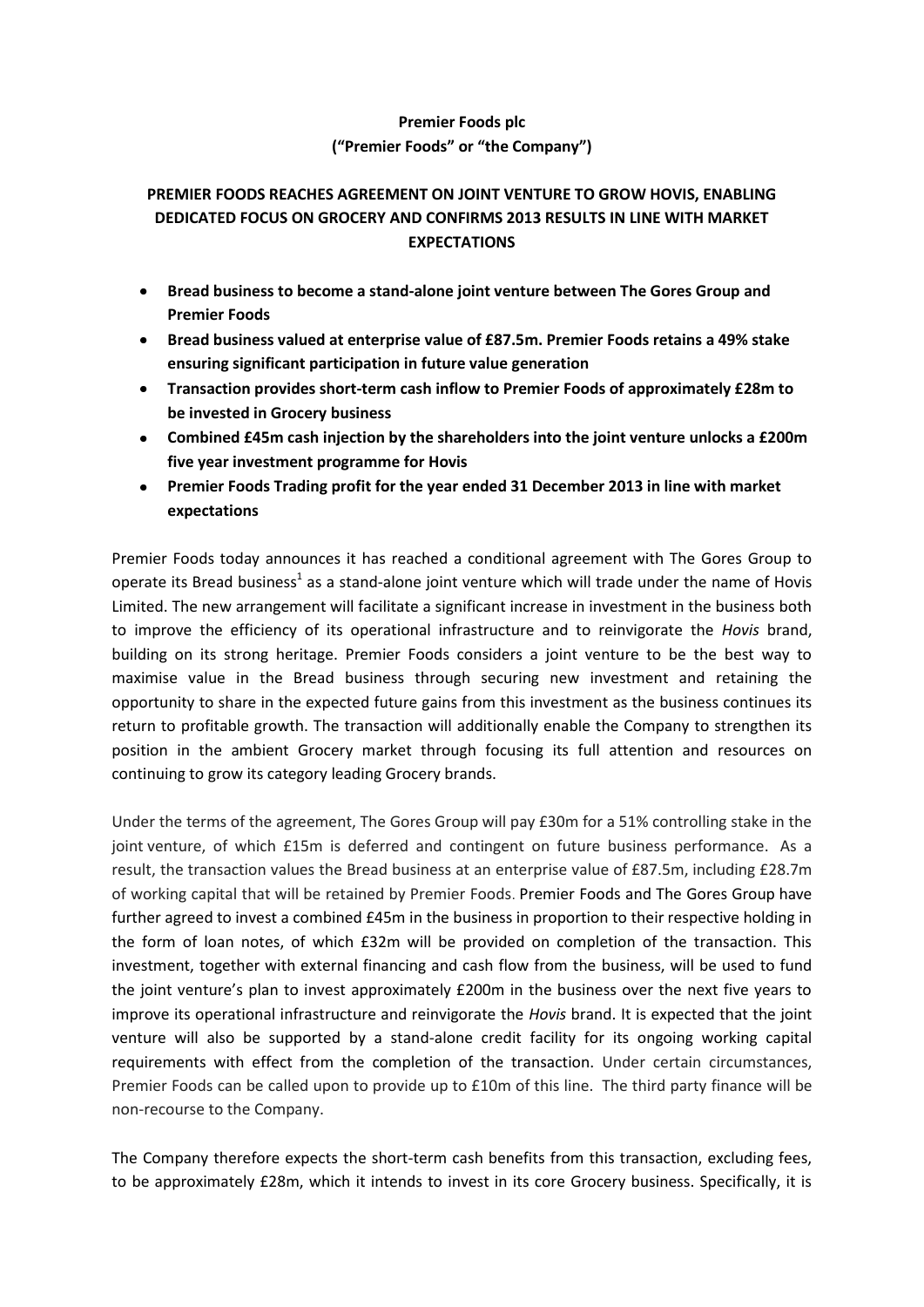intended that capital expenditure in 2014 will be predominantly focused on improving capacity in the cake business including the investment of approximately £20m in a new Snack Pack cake slice line at the Company's manufacturing site in Carlton, Barnsley.

The transaction is subject to approval by Premier Foods' shareholders and obtaining relevant consent/waivers from Premier Foods' lenders and pension scheme trustees, as well as competition approval from the European Commission. The transaction is expected to complete during the second quarter of 2014.

For the year ended 31 December 2013, unaudited results of the business which will comprise the joint venture were as follows: sales of £654.6m, Divisional Contribution of £27.8m, Trading Profit of £6.3m and EBITDA of £21.9m. The gross assets of the business entering the joint venture were £240.6m as at 31 December 2013. Following the completion of the transaction, the Company will reflect the joint venture as a minority interest in its financial statements.

Commenting on the transaction, Gavin Darby, Chief Executive Officer of Premier Foods, said:

"This is exciting news for the Bread business and a great deal for Premier Foods. We can now focus our attention and resources on developing our category leading Grocery brands.

"I'm delighted that we've found a strong partner in The Gores Group who will help provide the investment necessary to develop the Bread business. This will be good for our customers, our employees and all those connected with the business. A joint venture arrangement also means we will share in the future gains from this investment as the business continues its return to profitable growth, helping us maximise value creation. Both parties are excited by the opportunities this transaction brings. "

Fernando Goni, Managing Director at The Gores Group, said:

"We are excited to partner with Premier Foods to revive the *Hovis* brand and spearhead reinvestment across the Bread business. We believe there is significant untapped potential in such a well-loved, household name and are confident in the abilities of the talented management team to drive value for all stakeholders. The Gores Group has a rich history of working alongside corporate partners to unlock latent value in divisions that require operational and commercial improvement and, as such, we are convinced that Hovis offers a perfect fit for our unique capabilities."

The joint venture will be led by Bob Spooner, who will become Chief Executive Officer upon completion. Bob is currently Managing Director Bread and Group Supply Chain Director for Premier Foods and was responsible for leading the first stages of the restructuring of the Bread business over the past 18 months. Bob will be a member of the Board of Directors for the joint venture which will include five additional directors: two nominated by Premier Foods, two nominated by The Gores Group and an independent Chairman to be appointed by the joint venture partners. Gavin Darby and Alastair Murray (respectively CEO and CFO of Premier Foods) will be the first Directors appointed by Premier Foods to the joint venture Board.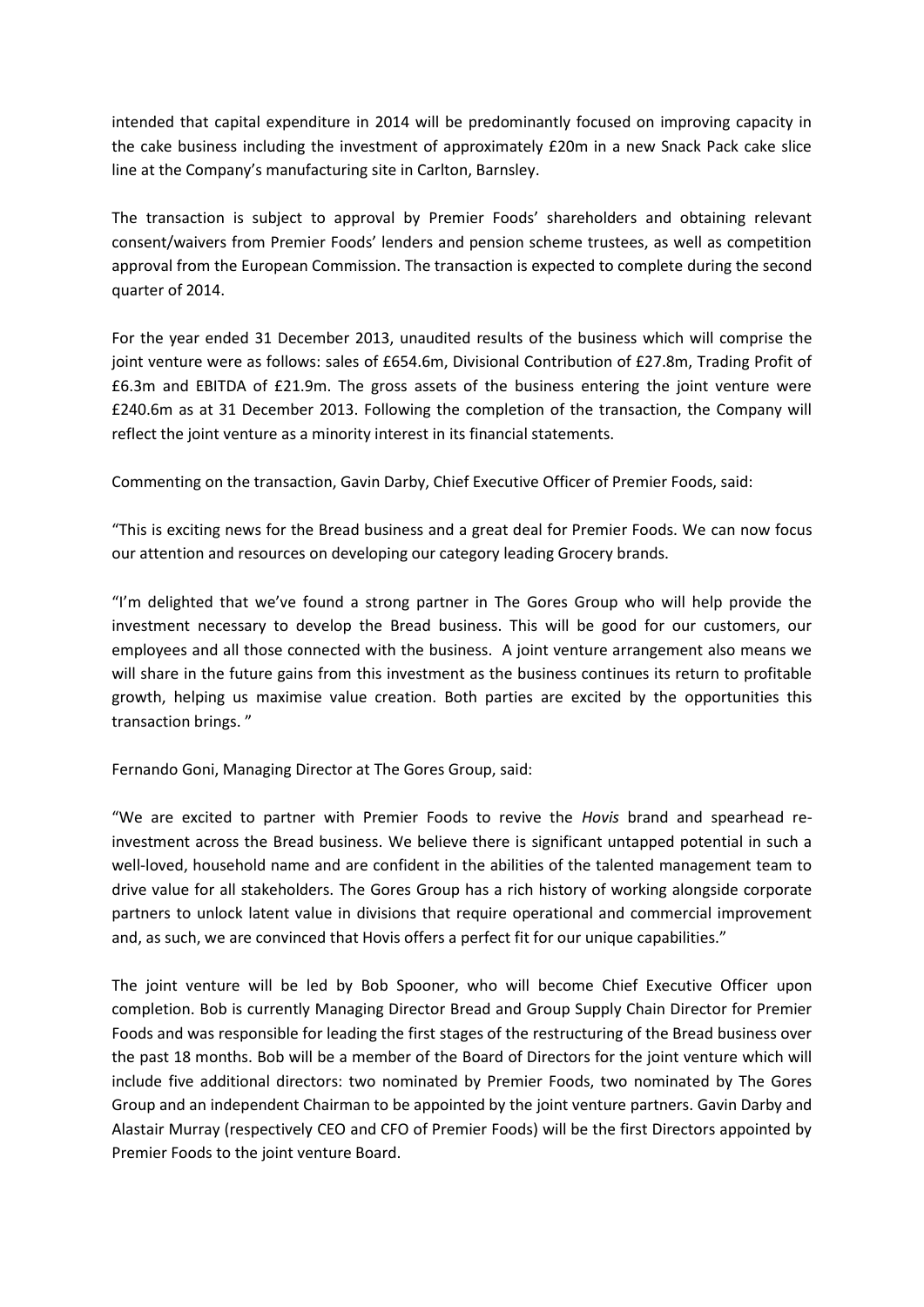### **Transaction details**

- The proposed transaction includes the transfer to the joint venture of the production,  $\bullet$ distribution, sales and marketing of *Hovis, Mothers Pride, Ormo, Granary* and *Nimble* brands, private label business, business-to- business sales and the flour milling business. Premier Foods will retain the *McDougall's* brand for use in retail and certain food-service sales of flour and bread mixes and will enter into a licensing arrangement with the joint venture for the use of the *Hovis* brand for similar retail and business-to-business sales of flour and bread mixes.
- With the exception of the Charnwood Foods facility in Leicester and a flour mill in Andover, the Company's entire operational bakery and milling estate, associated distribution network and assets will be transferred to the joint venture as part of the deal, including the current head office site of the Bread business in High Wycombe. All baking, milling and associated head office employees are consequently expected to transfer to the new venture following an appropriate consultation process.
- To provide a degree of certainty for the new venture, Premier Foods and The Gores Group have committed not to sell their respective shares in the joint venture for at least three years from completion of the transaction. Following this three year period, the parties have agreed customary exit provisions for a joint venture of this nature (including tag-along and drag-along provisions).
- In the unlikely event the transaction does not close due to a failure by Premier Foods to satisfy the conditions, the Company has agreed to pay The Gores Group its reasonable out of pocket costs subject to a cap in accordance with the listing rules.
- Premier Foods will enter into a long-term mutual supply agreement with the joint venture  $\bullet$ for flour.
- Premier Foods will enter into transitional services arrangements with the joint venture to provide necessary central support services for the new venture.
- Premier Foods will retain responsibility for the RHM Pension Scheme as sponsoring employer.
- Gross benefits from the transaction are subject to final working capital adjustments on completion and fees associated with the transaction.

Premier Foods intends to send a circular to shareholders during the first quarter of 2014 giving details of the proposed transaction and notice of a general meeting at which a resolution to approve the new joint venture will be proposed.

Premier Foods is being advised by Ondra Partners on this transaction.

### **Full Year Performance in Line with Market Expectations**

Separately, the Company is pleased to confirm that Trading Profit for the year ended 31 December 2013 is expected to be in line with current market expectations, despite some challenging trading conditions during the year. Adjusted profit before tax $4$  is expected to be ahead of expectations for the year, reflecting a slightly lower net regular interest charge.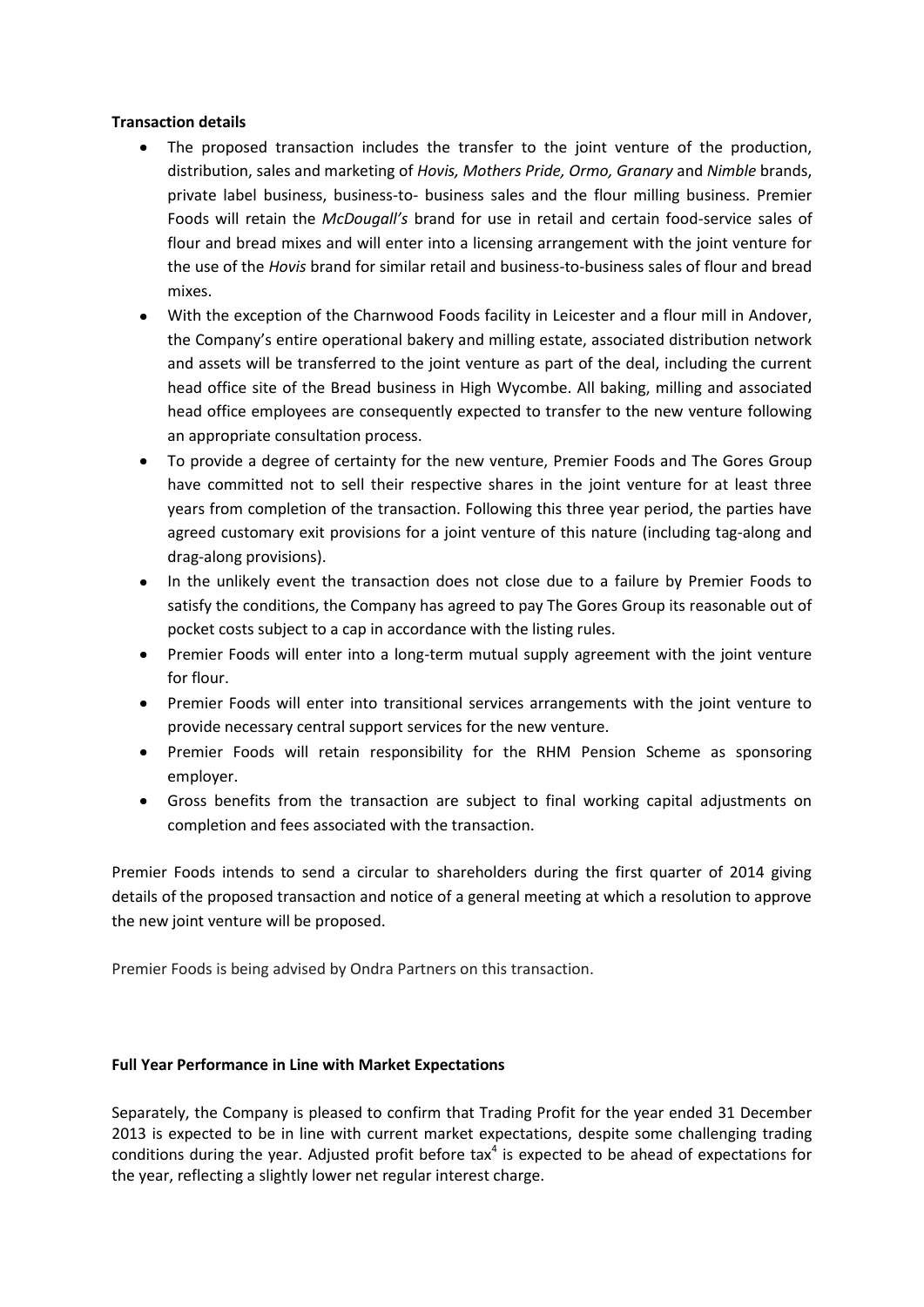Grocery Power Brands sales increased by 2.0% in the full year, although they declined by 1.0% in the fourth quarter as a result of the tough consumer environment and high promotional activity. Together with the impact of hotter weather in July and early August, this resulted in Grocery Power Brands sales growth slowing to 0.3% in the second half of the year. Importantly, market share performances improved in Ambient Desserts, Stocks & Gravies and Cooking sauces and Accompaniments in both the final quarter and second half. Support brands sales grew by 1.0% in the fourth quarter, driven by *Angel Delight, Bird's,* and *McDougalls,* reflecting early benefits from the Company's category-focused growth strategy. The Bread business demonstrated improved momentum, finishing the year strongly with underlying *Hovis* sales up 5.3% in the final quarter.

Net debt is expected to be in line with expectations and represents a reduction of approximately 10% during the year. The Company is in constructive discussions with its pension trustees in relation to the 2013 actuarial valuation of the pension schemes and the associated recovery plan. As previously stated, the Board continues to review the full range of options available to the Company regarding its future capital structure.

<ends>

**For further information, please contact:**

| <b>Premier Foods plc</b>                          | +44 (0)1727 815 850  |
|---------------------------------------------------|----------------------|
| Richard Johnson, Group Corporate Affairs Director |                      |
| Richard Godden, Head of Investor Relations        |                      |
| Maitland                                          | +44 (0) 20 7379 5151 |
| Liz Morley                                        |                      |
| Tom Eckersley                                     |                      |
| <b>The Gores Group</b>                            | +1 (310) 209 3010    |
| <b>Frank Stefanik</b>                             |                      |
| <b>Sitrick And Company</b>                        |                      |
| Terry Fahn                                        | +1 (310) 788-2850    |

#### **Conference Call**

A conference call for investors and analysts will take place on 27 January 2014 at 8.15am, details of which are outlined below.

| Telephone number:               | +44 (0) 20 3003 2666 |
|---------------------------------|----------------------|
| Telephone number (UK Toll free) | 0808 109 0700        |
| Password:                       | <b>Premier Foods</b> |

#### **Notes to editors:**

1. The Bread business excludes the Charnwood Foods facility in Leicester and a flour mill in Andover